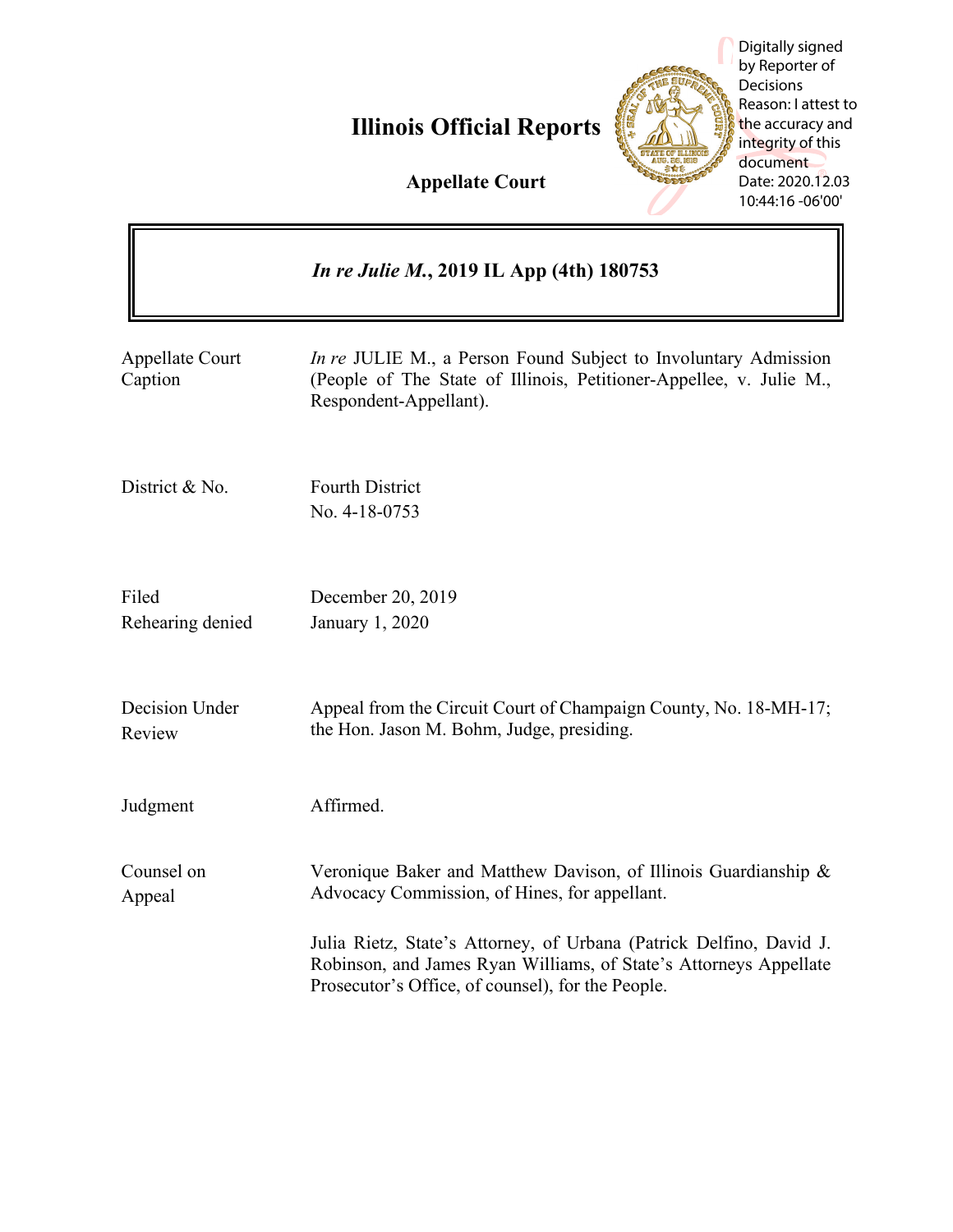Panel JUSTICE KNECHT delivered the judgment of the court, with opinion.

Justices Turner and Harris concurred in the judgment and opinion.

### **OPINION**

¶ 1 In October 2018, the circuit court found respondent, Julie M., subject to involuntary admission on an inpatient basis. Respondent appeals the order, arguing the court erred in denying her motion to dismiss the State's petition for involuntary admission as untimely filed in violation of sections 3-604 and 3-610 of the Mental Health and Developmental Disabilities Code (Mental Health Code) (405 ILCS 5/3-604, 3-610 (West 2016)). More specifically, respondent contends the facility in which she received both medical treatment and psychiatric treatment was a "mental health facility" that failed to comply with the admission requirements of the Mental Health Code and, as a result, held and treated her involuntarily for longer than the 24-hour period in which a petition for involuntary admission should have been filed. Respondent argues that the admission requirements of the Mental Health Code should have been complied with when her psychiatric treatment began, not when she was medically discharged. Respondent also contends that the circuit court erred when it found, under *In re Linda B.*, 2017 IL 119392, 91 N.E.3d 813, that she had the burden of establishing the psychiatric treatment she received was imposed involuntarily. Respondent concedes the issue is moot but argues her appeal falls within the capable-of-repetition-yet-avoiding-review and public-interest exceptions to the mootness doctrine. We affirm.

#### ¶ 2 I. BACKGROUND

¶ 3 On October 5, 2018, a petition for involuntary admission under section 3-601 of the Mental Health Code (405 ILCS 5/3-601 (West 2016)) was filed on behalf of respondent, a patient in the cardiovascular unit of Carle Foundation Hospital (Carle). According to the petition, respondent suffered mental illness and needed immediate hospitalization to prevent harm to herself or others. Among the allegations in the petition is the allegation respondent refused treatment or failed to adhere adequately to prescribed treatment because of the nature of her illness. The petition further indicated respondent, in a short period of time, twice received treatment at Carle following suicide attempts:

> "[Respondent] arrived via [emergency medical services] after a suicidal attempt on 9/14/18. She intentionally ingested 2 AAA batteries and 1 button battery. She has expressed suicidal ideation numerous times during this hospitalization. She reported that she went home from inpatient psychiatric hospitalization, became suicidal again, and intentionally swallowed batteries again with the expressed intent of committing suicide. During this hospitalization, she attempted to harm herself with a piece of plastic cup and trauma shears. She tried to grab for the badge with expressed intent of harming herself. She told [a registered nurse] that 'I just NEED to cut.' "

¶ 4 A disposition report, authored by Benjamin Gersh, M.D., a consult liaison psychiatrist at Carle, was filed with the circuit court on October 9, 2018. According to the report, respondent was 36 years old and had resided in a supportive living residence in Champaign, Illinois. On August 29, 2018, respondent presented to the emergency room for a "panic attack." While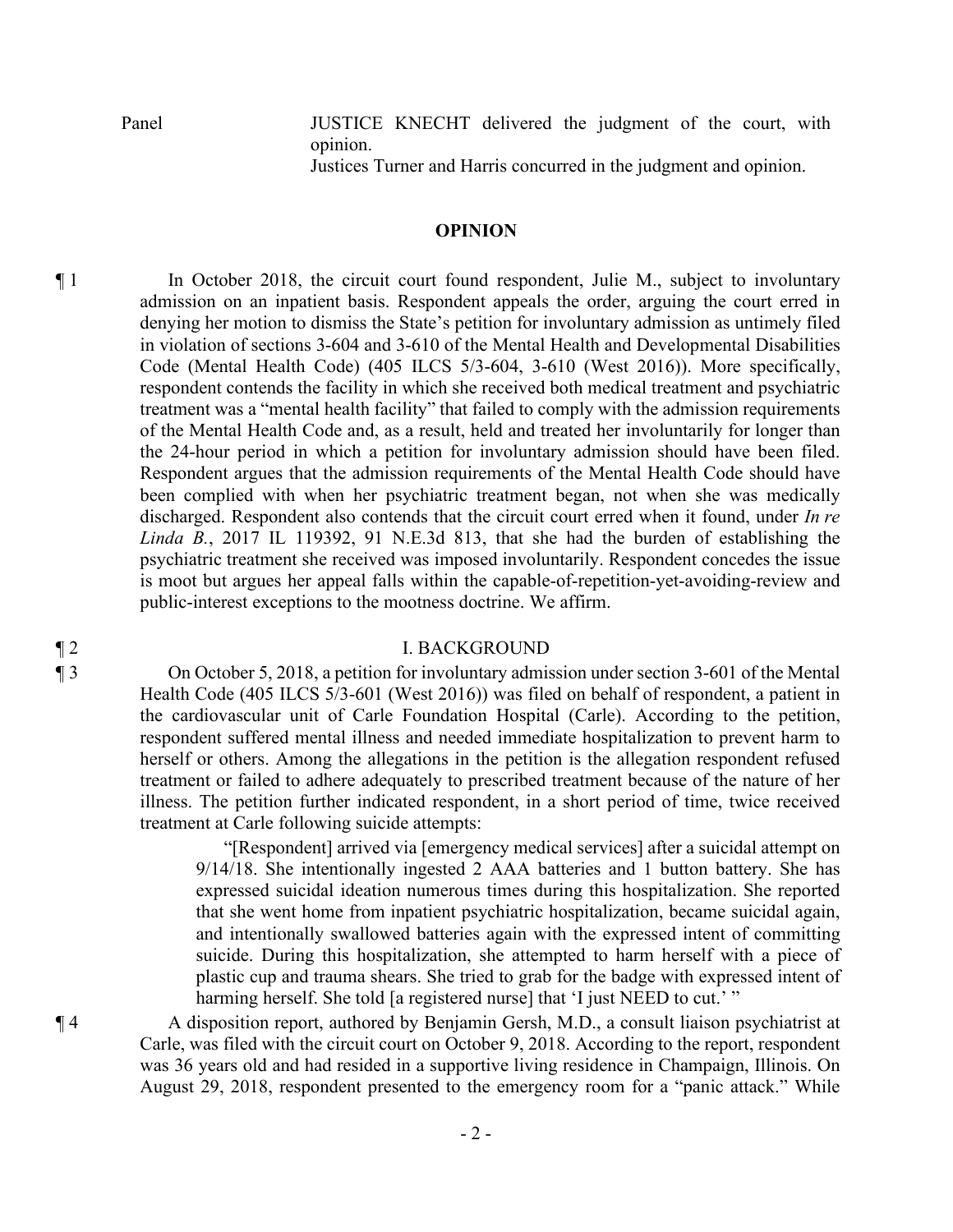awaiting transportation to an inpatient psychiatric facility, respondent swallowed two batteries from a television remote control. At that point, respondent was admitted to Carle and underwent a procedure to remove the battery that did not pass on its own. The psychiatry department consulted with respondent on August 30, 2018, and recommended inpatient psychiatric treatment. On September 7, 2018, respondent was discharged to "OSF 5-East inpatient psychiatric unit" (OSF). While in OSF, respondent was diagnosed with unspecified bipolar disorder, post-traumatic stress disorder, and borderline personality disorder. She was prescribed multiple medications. Three days after her admission, respondent was discharged from OSF. Respondent denied having suicidal ideations on the date of discharge.

¶ 5 According to the report, on September 14, 2018, respondent arrived at Carle's emergency department after having swallowed two AAA batteries and one button battery. She was taken to the operating room for an endoscopy procedure. One battery was found in the esophagus. The next day, an endoscopy was performed but no battery was recovered. On September 20, 2018, respondent underwent a colonoscopy for the removal of the remaining two batteries. Doctors found ulcerated areas, possibly due to battery liquid. Because of these injuries, surgical personnel were consulted. On September 21, 2018, surgery was performed, opening respondent's colon. Three eroded areas and the remaining battery were found.

¶ 6 Dr. Gersh stated that the psychiatry department consulted with respondent on September 17, 2018, and saw her regularly: "9/19, 9/26, 10/1, 10/2, 10/4, 10/5." Respondent attempted to hurt herself multiple times with anything she could find in her room. Because of these episodes, respondent "required two sitters." Dr. Gersh reported "[b]ecause of her high acuity, interdisciplinary team meetings [were held] and a behavioral plan was initiated. The first one was on 10/4." Dr. Gersh completed the involuntary certificate on October 4, 2018.

¶ 7 Dr. Gersh further reported on respondent's lengthy psychiatric history:

"Up until this current Carle admission on 9/14, she had been living at Eden Supportive Living. She does not appear to have this option anymore. She has been diagnosed with Borderline personality Disorder; along with major Depressive Disorder, Anxiety Disorder, Bipolar Disorder. She has a long[-]standing history of swallowing objects and cutting. \*\*\*

I saw her when she was at The Pavilion from 4/13 through 5/21/18. She was there for more than a month and was transferred to McFarland State Psychiatric Facility. During that admission, she swallowed a battery there [and was sent] to the Carle [emergency department], in which an EGD was performed to remove the battery. \*\*\*

From 11/2 through 11/5/2017, she was at Trinity Regional Medical Center after putting a pencil into her vagina and bladder. She was sent to an inpatient psychiatric unit. On 11/14/17, she was threatening to overdose on pills or insert objects into her vagina. She was sent to Gateway. On 12/7/2017, she broke off a plastic spoon piece into her vagina—she wanted to cut her insides. \*\*\* It looks like she was in McFarland as well in September 2017. In June 2017, she ingested batteries and went to a psych unit as well."

¶ 8 The disposition report indicated that changes in respondent's psychiatric medications occurred while she was in Carle. When she was discharged from OSF, respondent was on five psychiatric medications. As of the date of the disposition report, respondent had been taking seven.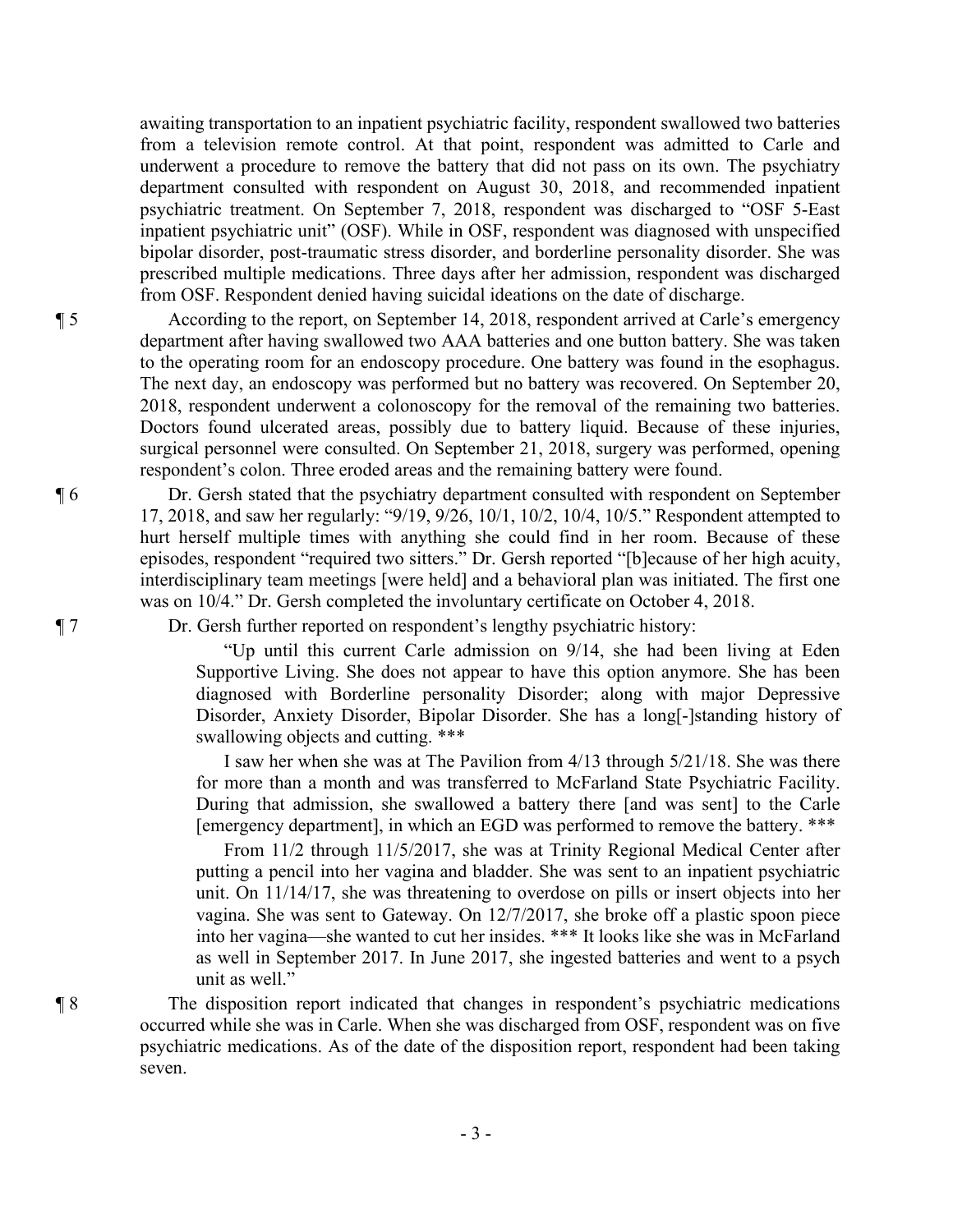- ¶ 9 On October 16, 2018, respondent moved to dismiss the petition for involuntary admission. Respondent alleged she was admitted to Carle on September 14, 2018, and treated for the ingestion of batteries and injuries caused by the batteries. Respondent maintained she was medically cleared and fit for transfer to an inpatient psychiatric facility on September 28, 2018, but she remained involuntarily detained by Carle. Because, respondent argues, she was held more than 24 hours without proper documentation, which was not filed until October 4, 2018, she was entitled to release under sections 3-604 and 3-610 of the Mental Health Code.
- ¶ 10 Two days later, the circuit court held a hearing on respondent's motion to dismiss and the State's petition for involuntary admission. Respondent initially called Dr. Gersh to testify. In his role as consult liaison psychiatrist, Dr. Gersh and his team saw patients who "tried to hurt themselves or [were] psychotic or [had] psychiatric presentations of medical complications." Carle did not have a psychiatric ward but treated psychiatric conditions. Dr. Gersh testified his team included Joseph Corbett, a nurse practitioner who was working on his psychiatric certification. After respondent's September 14, 2018, admission to Carle, Corbett did not visit with respondent until September 17, 2018.
- ¶ 11 Dr. Gersh agreed with Corbett's note recommending, on October 2, 2018, that respondent not be allowed to leave the facility against medical advice (AMA). The note meant that if respondent "expressed a desire to leave, \*\*\* then we would have been involved." Dr. Gersh explained "usually if somebody's trying to leave [AMA] and it's somebody who's tried to kill themselves, if they're trying to leave, they will call us immediately to come in and do a decisionality examination on said person."
- ¶ 12 Respondent next called Corbett to testify. Corbett was asked if respondent was willing to go to an inpatient psychiatry unit voluntarily. Corbett responded, "[D]uring this entire admission, she has all but—she even noted that, yeah, she's been voluntary this—for this stay, she's been voluntary to go to in-patient psychiatric hospitalization." However, when asked if respondent, on September 26, 2018, told him "she would be willing to go to in-patient—an in-patient psychiatric hospital or unit voluntarily," Corbett replied the record "doesn't say."
- ¶ 13 Corbett testified that, during an October 1 meeting, respondent reported she and her mother were looking at a homeless shelter in which respondent could reside. Respondent was "[t]ired of being stuck in the hospital." Corbett noted that day that respondent stated, "she was just healing and waiting—just waiting for placement; specifically, regarding in-patient psychiatric hospitalization." Corbett noted respondent should not be permitted to leave AMA, calling it standard protocol for patients who have demonstrated a risk to themselves. Corbett met with respondent again on October 2, and she told him to leave her room. Corbett complied and did not assess her that day. No notation that day was made on the record showing whether respondent voluntarily accepted treatment.
- ¶ 14 Renato Alcaraz Jr., an internal medicine hospitalist, testified that he treated respondent at Carle during the period of September 25-30, 2018. Dr. Alcaraz explained respondent was admitted to Carle for the ingestion of three batteries, one of which had to be retrieved via surgery. Laparoscopic surgery was planned, but, due to the inability to locate the battery, an open procedure was performed. While Dr. Alcaraz treated respondent, she was a patient on the medical floor. Respondent had postoperative abdominal pain. The incision had staples and was healing well. Respondent demonstrated no worrisome signs or symptoms around the surgical site. Her vital signs were relatively unremarkable. On September 28, 2018, Dr. Alcaraz's department determined that respondent was medically stable. During his time treating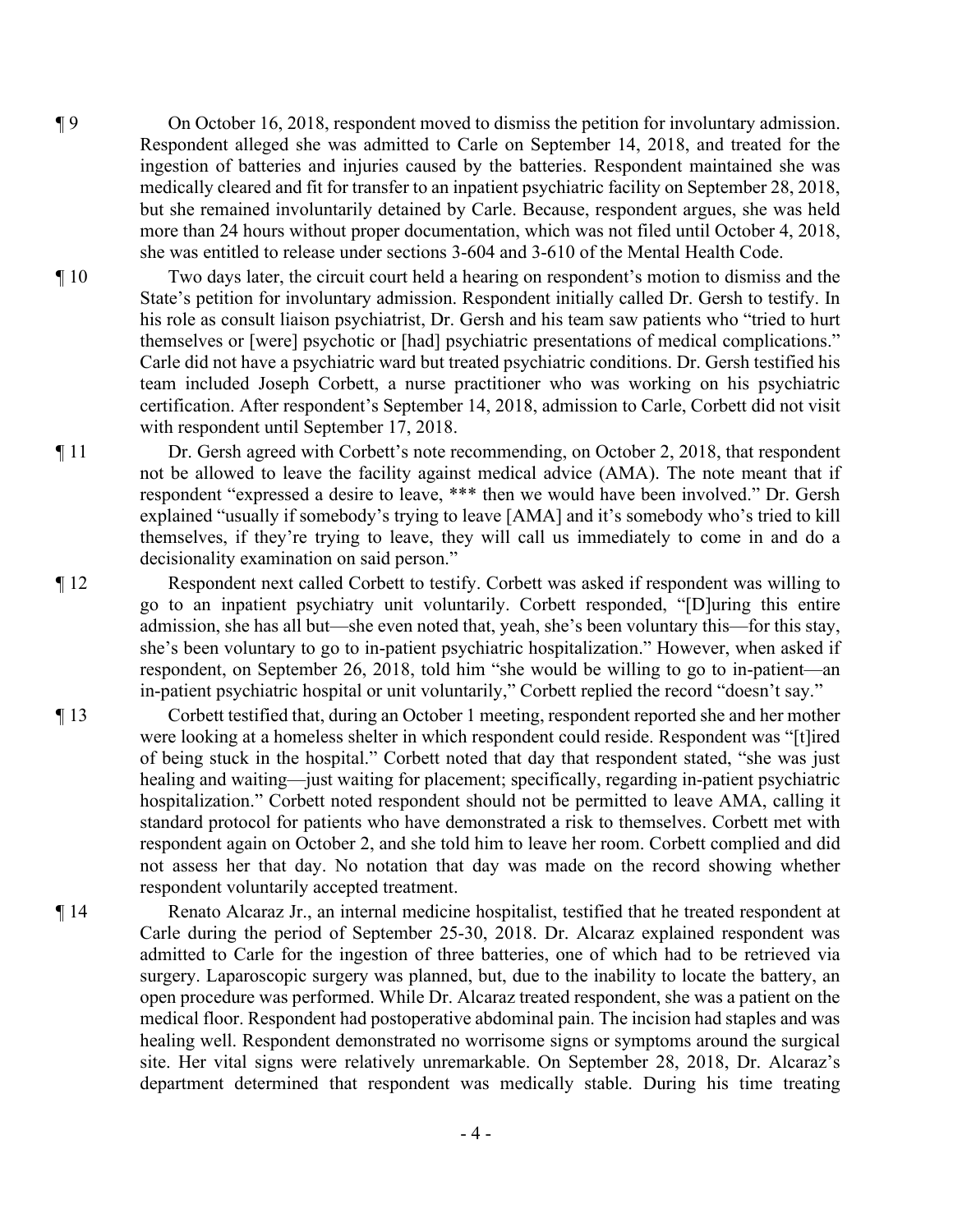respondent, Dr. Alcaraz did not expressly find respondent "medically stable for discharge." Respondent's counsel asked if Dr. Alcaraz required a patient's staples to be removed before the patient is discharged from the hospital. Dr. Alcaraz agreed "there was no conversation about preventing her from being discharged at that point from a medical standpoint." "[F]rom the 28th of September through the 30th of September," he was "of the opinion [respondent] was medically stable for discharge."

¶ 15 Kima Carroll, a registered nurse with Carle, testified she received a message that respondent was determined to be medically stable for discharge on September 28, 2018. Upon receiving such a determination, Carroll reviewed the institutions to which referrals could be sent. In respondent's case, there were seven or eight institutions listed. Carroll sent necessary information to each of these institutions and followed up with them on September 29.

¶ 16 At the close of respondent's evidence, the State called Dr. Gersh to testify. The State began questioning Dr. Gersh by asking if he had an opinion as to when respondent was discharged from Carle. Dr. Gersh responded that he felt "she was medically appropriate for transfer to a psych unit on [October 4, 2018]." The term "medical appropriateness" differed from "medical stability." His decision was based on when respondent's staples were removed. Dr. Gersh explained respondent tended "to swallow things, so having staples \*\*\* in somebody who swallows foreign objects is concerning and she had some serosanguineous leakage from her wound." Because the local psychiatric facilities were not comfortable accepting "medically complicated people," it was inappropriate to discharge respondent until October 4, 2018. She had nowhere to go. Respondent's previous facility would not accept her. Her mother was attempting to find respondent a homeless shelter to reside in. In Dr. Gersh's opinion, respondent's "going to a homeless shelter [was] unacceptable." Respondent's staples were removed on October 3, 2018. The next day, she was discharged by the resident, which marked the end of her medical stay and respondent transitioned to a "psych stay."

¶ 17 At the close of the evidence, the circuit court opined, under the Illinois Supreme Court's decision in *Linda B.*, that respondent had the burden of showing she did not voluntarily receive psychiatric services. The court denied respondent's motion to dismiss and granted the State's petition for involuntary admission upon concluding, in part, that respondent failed to show her psychiatric treatment was involuntary:

> "The more difficult question is, whether that certification on October the 4th was timely done. The law requires that someone who's being held involuntarily must—the certificate must be filed within 24 hours. She was medically there because of a surgery to remove a battery. The surgery took place on September the 21st. She was then [seen] by Dr. Alcaraz from the 25th to the 30th. It was his opinion that she was medically stable and could be discharged, I believe he testified to, on the 28th.

> But, he also testified that he co-managed her care with both psychiatry and surgery. And Dr. Gersh testified, the evidence before the Court is that Dr. Gersh testified that she was medically discharged on the 3rd—October the 3rd. The question is whether she—whether prior to that discharge on October the 3rd, her legal status changed; that is, it went from being voluntarily in the hospital to involuntarily in the hospital.

> And it's—it is the Respondent's burden to establish that she was involuntarily there. The testimony and the evidence in this case is that she wanted to leave the hospital, there's no question about that. But, wanting to leave the hospital, is that the same as being involuntarily in the hospital? Dr.—not Dr.—nurse practitioner Corbett

- 5 -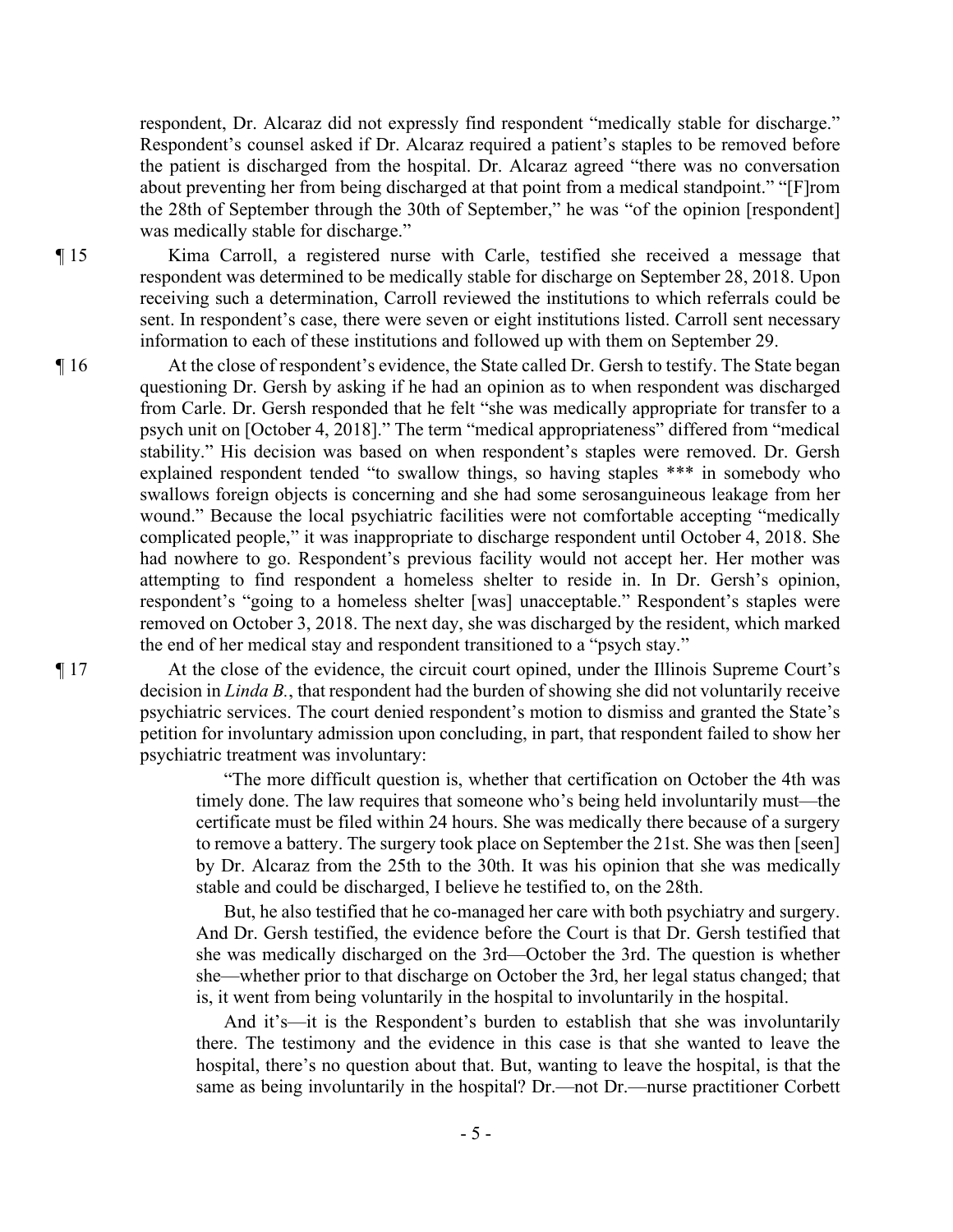testified that she wanted to leave but that she was responsive to him telling her that she wasn't—it wasn't appropriate for her to leave the hospital yet. That she needed placement before leaving the hospital. I think—I haven't seen anything that suggests, that demonstrates in the court's mind that she's met her burden that she was involuntarily in the hospital. The fact that she didn't want to be there is true of every person, I think, in the hospital. That doesn't mean they're involuntarily there. So—and I'm basing that decision on the reading of both [*Linda B.*] and [*In re Andrew B.*, 386 Ill. App. 3d 337, 896 N.E.2d 1067 (2008)], and it's in the *Andrew B.* case that it appears the Court adopted a fairly technical definition of admission. The Court said that physical presence in a hospital or even a mental health facility does not mean that you're involuntarily there. People can be there for a variety of reasons. And it's only when that becomes involuntarily so, which in this case once she was discharged from the hospital, then she would be admitted under the—once she was medically discharged from the hospital on October 3rd, that is when the Court finds she was admitted for purposes of the Act. The certificate was filed within 24 hours of that, so the motion to dismiss will be denied."

The circuit court ordered respondent be hospitalized at McFarland Mental Health Center and Carle and the period of hospitalization not exceed 90 days.

¶ 18 This appeal followed.

# ¶ 19 II. ANALYSIS

# ¶ 20 A. Mootness

¶ 21 As both parties agree, this appeal is moot because respondent's underlying 90-day admission period expired. See *In re Andrew B.*, 237 Ill. 2d 340, 346, 930 N.E.2d 934, 938 (2010). Respondent argues that this court may nevertheless consider her appeal pursuant to an exception to the mootness doctrine. Respondent points to two exceptions she contends apply to this appeal: (1) the capable-of-repetition-yet-evading-review exception (*In re Benny M.*, 2017 IL 120133, ¶ 19, 104 N.E.3d 313) and (2) the public interest exception (see *Linda B.*, 2017 IL 119392, ¶ 19). The State disagrees, maintaining neither exception applies.

- ¶ 22 There are two elements to the capable-of-repetition-yet-evading-review exception: (1) the duration of the challenged action must be too short to be fully litigated before its end and (2) a reasonable expectation the same complainant will again be subject to the same action. *Benny M.*, 2017 IL 120133,  $\P$  19-20. This exception applies when resolution of the issue would likely affect a future case involving the same respondent. *In re Alfred H.H.*, 233 Ill. 2d 345, 359, 910 N.E.2d 74, 82 (2009).
- ¶ 23 Here, the 90-day duration is too short to allow review on appeal. The first element is met. *Benny M.*, 2017 IL 120133, 19. As to the second element, respondent argues her history establishes a reasonable expectation she will be subject again to the same conduct by Carle. Respondent emphasizes that within days of being discharged from Carle for swallowing batteries, she returned to Carle for a suicide attempt swallowing batteries. Respondent further maintains, as here, there is no indication Carle complied with the Mental Health Code during her earlier stay.
- ¶ 24 The State disagrees, arguing a decision in this case would have no effect on a future case, if any, involving respondent. According to the State, if respondent is admitted for medical
	- 6 -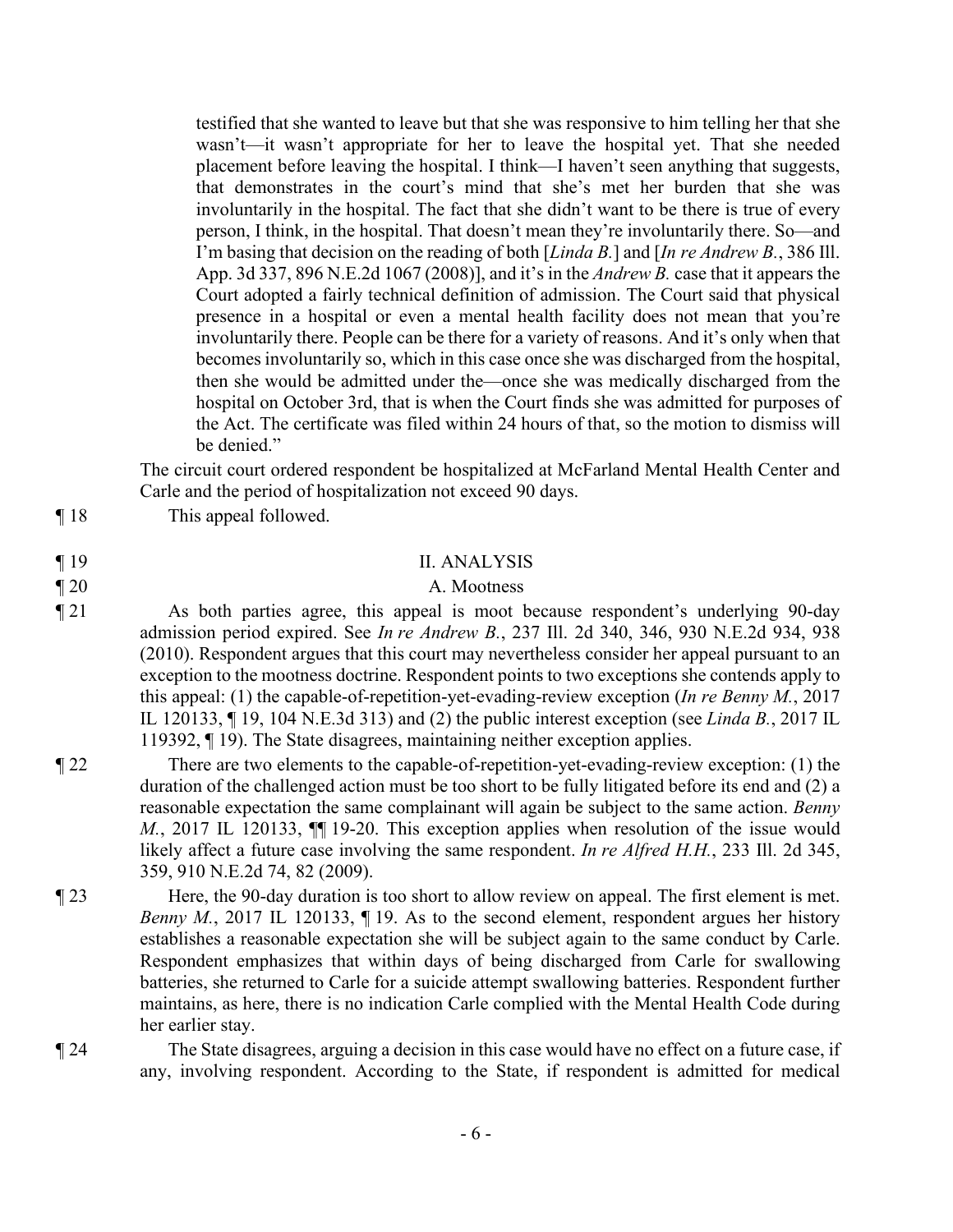treatment and refuses mental health treatment, she need only request discharge, which would trigger Carle to either discharge respondent or pursue an involuntary admission under the Mental Health Code. The State contends we need not resolve the appeal as respondent can avail herself of the protection of the Mental Health Code, and any failure to do so would be on respondent.

¶ 25 This appeal involves the interpretation of the Mental Health Code and a determination of whether its protections apply to a patient who is receiving simultaneous medical care and psychiatric treatment in a place deemed a "mental health facility." In support of its contentions in this appeal, the testimony and the State's arguments demonstrate that Carle believed it need not comply with the statutory voluntary or involuntary admission requirements under the Mental Health Code before providing inpatient psychiatric treatment to respondent because respondent had been admitted as a medical patient. Given respondent's history, there is a reasonable expectation she will return to Carle in need of simultaneous medical and psychiatric treatment again. A decision on the merits will affect how respondent is treated when in Carle, or a similar institution, again for both medical and psychiatric conditions. A resolution of this issue will likely have some bearing on future litigation involving respondent. See *Alfred H.H.*, 233 Ill. 2d at 360. Both requirements of the mootness exception for issues that are capable of repetition yet evading review are met here.

# ¶ 26 B. Statutory Authority

- ¶ 27 The Mental Health Code is the exclusive means by which a person who is mentally ill may be admitted to a mental health facility. *In re Gardner*, 121 Ill. App. 3d 7, 10, 459 N.E.2d 17, 20 (1984); see 405 ILCS 5/3-200(a) (West 2016) ("A person may be admitted as an inpatient to a mental health facility for treatment of mental illness only as provided in this Chapter \*\*\*."). Its "elaborate and complex system of procedures" were designed to protect the rights of those with mental illness. *Gardner*, 121 Ill. App. 3d at 10.
- ¶ 28 The Mental Health Code provides two means for voluntary admission to a mental health facility for treatment of mental illness, each with different consequences for the facility and the patient. An "informal admission" is authorized upon a patient's "request without making formal application therefor if, after examination, the facility director considers that person clinically suitable for admission upon an informal basis." 405 ILCS 5/3-300(a) (West 2016). If a recipient is admitted informally, the facility must inform him or her "in writing and orally at the time of admission of his right to be discharged from the facility *at any time* during the normal daily day-shift hours of operation." (Emphasis added.) *Id.* § 3-300(b). The facility also must determine whether a potential recipient is clinically appropriate for such an admission. See *id.* § 3-300(a), (c).

¶ 29 The second means is governed by section 3-400 of the Mental Health Code, for the "[v]oluntary admission to mental health facility." *Id.* § 3-400. The requirements for this type of admission are more rigorous. Under section 3-400(a), a person

> "may be admitted to a mental health facility as a voluntary recipient for treatment of a mental illness upon the filing of an application with the facility director of the facility if the facility director determines and documents in the recipient's medical record that the person (1) is clinically suitable for admission as a voluntary recipient and (2) has the capacity to consent to voluntary admission." *Id.* § 3-400(a).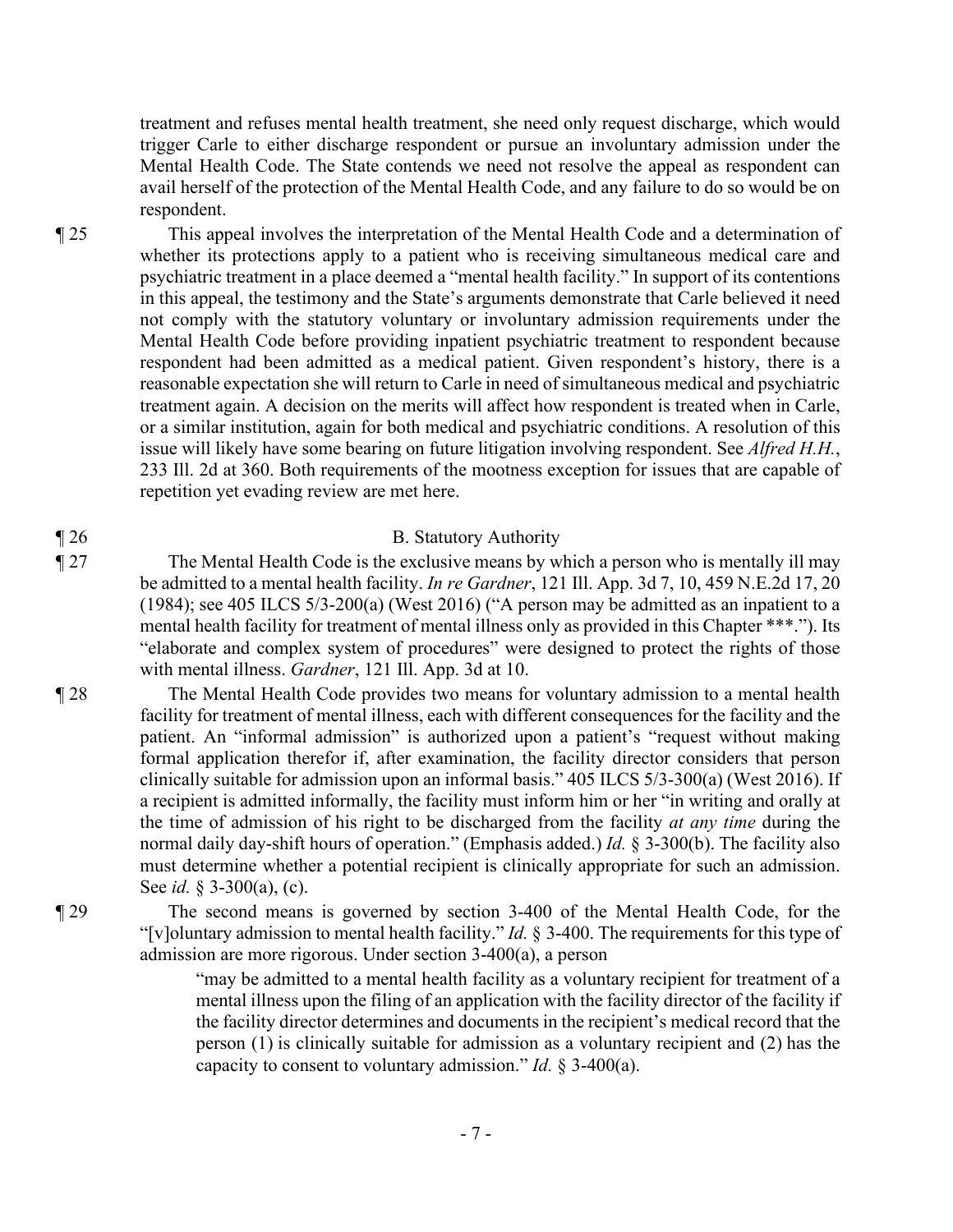To be found to have capacity, the recipient must be able to understand he or she may request discharge at any time and the discharge "is not automatic." *Id.* § 3-400(b)(2). Upon a written request for discharge, the facility must, within five business days, discharge the recipient or initiate commitment proceedings. *Id.* § 3-400(b)(3).

¶ 30 Involuntary admissions are authorized by section 3-600 of the Mental Health Code: "A person 18 years of age or older who is subject to involuntary admission on an inpatient basis and in need of immediate hospitalization may be admitted to a mental health facility pursuant to this Article." *Id.* § 3-600. Section 3-601(a) mandates that a petition be filed with a facility director of a mental health facility. *Id.* § 3-601(a). Section 3-602 requires that the petition be accompanied by a certificate stating the respondent is subject to involuntary admission on an inpatient basis and requires that the immediate hospitalization be signed by a "physician, qualified examiner, psychiatrist, or clinical psychologist" who examined the respondent not more than 72 hours before admission. *Id.* § 3-602.

¶ 31 Section 3-604 sets a deadline for the filing of a petition for involuntary admission—a deadline that is at issue in this case:

> "No person detained for examination under this Article on the basis of a petition alone may be held for more than 24 hours unless within that period a certificate is furnished to or by the mental health facility. If no certificate is furnished, the respondent shall be released forthwith." *Id.* § 3-604.

- ¶ 32 Additional safeguards during the involuntary admission process are provided in the Mental Health Code. For example, section 3-206 requires the facility director of the mental health facility to provide the address and phone number of the Guardianship and Advocacy Commission when "a person is admitted or objects to admission, and whenever a recipient is notified that his legal status is to be changed." *Id.* § 3-206. Section 3-208 provides that when a certificate must be filed for involuntary admission, the individual conducting an examination must inform the person being examined of the purpose of the examination, his or her right not to talk to the examiner, and that any statements made may be used at a court hearing on the issue of whether he or she is subject to involuntary admission. *Id.* § 3-208. Moreover, section 3-202(a) mandates that mental health facilities maintain adequate records regarding a patient's admission and change in status. *Id.* § 3-202(a).
- ¶ 33 C. *In re Linda B.*
- ¶ 34 Central to the resolution of this matter is the supreme court's decision in *Linda B.* In that case, like here, the respondent arrived "at the hospital with interrelated psychiatric and medical problems," received psychiatric treatment while having been admitted medically, and was subject to a petition for involuntary admission to a mental health facility. *Linda B.*, 2017 IL 119392, ¶¶ 3, 5, 20. Given the factual similarities of the two cases and the precedential authority of the supreme court's opinion, a summary of *Linda B.* is appropriate for resolution of this appeal.

¶ 35 In *Linda B.*, the respondent was admitted to a medical floor at Mt. Sinai Hospital (Mt. Sinai) on April 22, 2013, where she also received psychiatric treatment. *Id.* ¶ 5. On May 9, 2013, the mental health facility director at Mt. Sinai filed a petition seeking the involuntary admission of the respondent to a treatment facility. *Id.* ¶ 3. Supporting the petition were certificates showing respondent was mentally ill and immediate hospitalization was necessary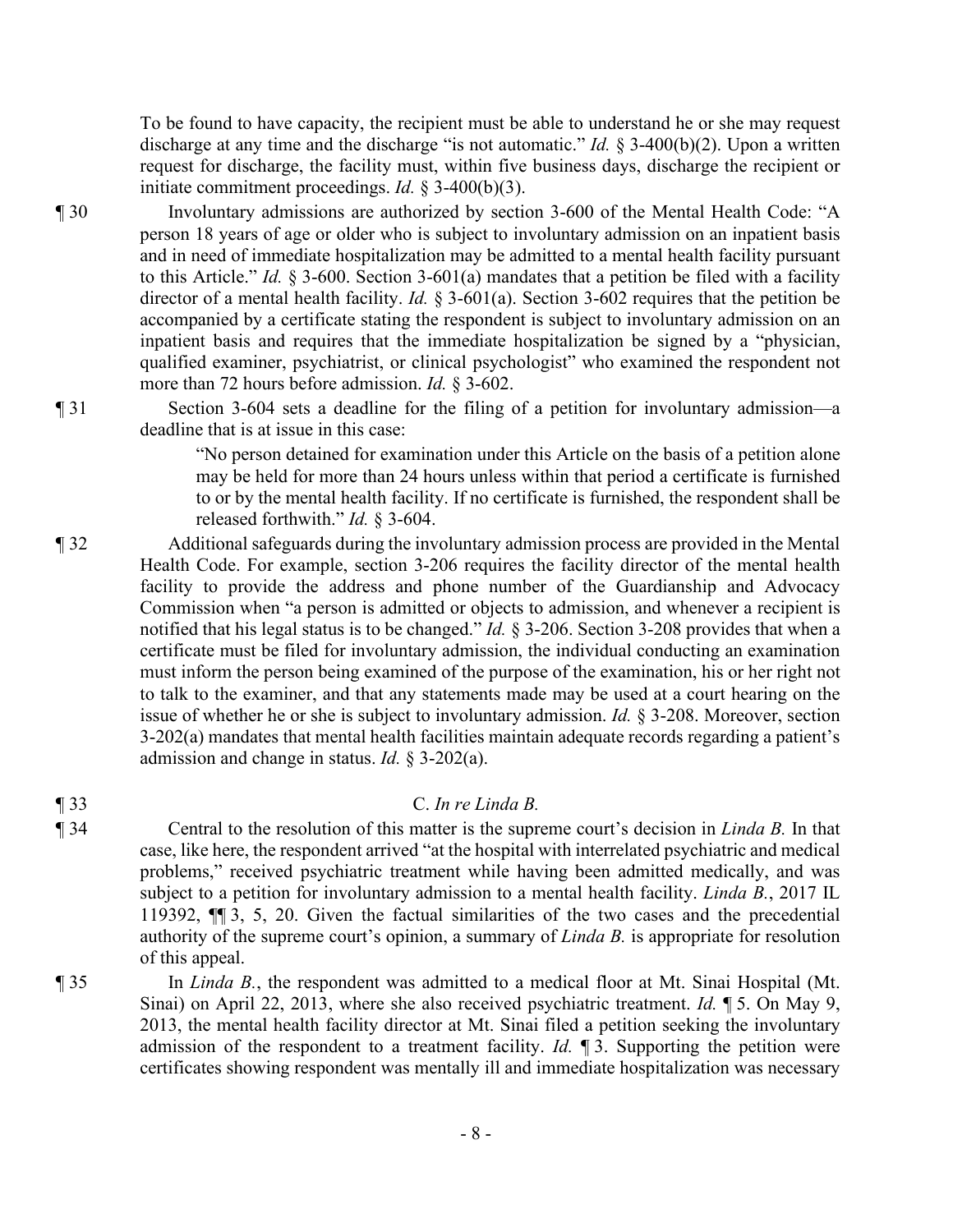to prevent harm to the respondent or others. *Id.* ¶ 4. The respondent suffered paranoid delusions, refused medical and psychiatric medications, and was violent with medical staff. *Id.*

¶ 36 At the June 11 hearing on the petition for involuntary commitment, a psychiatrist testified the respondent received treatment for both medical and psychiatric conditions. *Id.* ¶¶ 5-6. The respondent had been admitted to Mt. Sinai earlier that same year " 'with similar presentation.' " *Id.* ¶ 6. When asked on cross-examination if the respondent was recommended for nursing home placement due to mental health reasons or medical reasons, the psychiatrist stated the respondent's mental health conditions prevented her from taking care of her medical condition. *Id.* ¶ 8.

# ¶ 37 When asked if a May 28, 2013, note by the psychiatrist indicated the respondent was ready for discharge from Mt. Sinai, the psychiatrist responded that the respondent was on the medical floor waiting to be admitted to a nursing home and did not need to be transferred to an inpatient psychiatric unit. *Id.* ¶ 9. The respondent needed a one-to-one sitter while on the medical floor. *Id.*

- ¶ 38 After the State rested on its petition for involuntary admission, the respondent's counsel moved to dismiss the petition based on the fact that the petition was filed well beyond 24 hours after the respondent's admission, when respondent was admitted to the medical floor of Mt. Sinai on April 22, 2013, but was also treated psychiatrically. *Id.* ¶ 10. The State was permitted to reopen its case to present evidence as to the motion to dismiss. *Id.* ¶ 11. The psychiatrist testified " '[w]e don't submit any petitions for any other patients unless we start believing that patients need, either psychiatric admission or [a] patient needs treatment against their will.' " *Id.*
- ¶ 39 The circuit court denied the motion to dismiss and granted the State's petition for involuntary admission. *Id.* ¶¶ 12-13. On appeal to the First District Appellate Court, the judgment of the circuit court was affirmed. *Id.* ¶ 15. Of note, the First District concluded "the medical floor of the hospital, arguably, was not a 'mental health facility' within the meaning of the statute, irrespective of whether psychiatric treatment was rendered there." *Id.* (citing *In re Linda B.*, 2015 IL App (1st) 132134, ¶ 23, 29 N.E.3d 406).
- ¶ 40 The Illinois Supreme Court observed the appeal before it focused on two questions. The first was whether Mt. Sinai's medical floor qualified as a "mental health facility" under the Mental Health Code. The second was what constitutes an admission under section 3-611 (405 ILCS 5/3-611 (West 2016)), which mandates, " '[w]ithin 24 hours, excluding Saturdays, Sundays and holidays' " after a respondent's involuntary admission, the facility director must file, in part, a petition, certificates, and proof of service of the petition and a statement of rights to the respondent. *In re Linda B.*, 2017 IL 119392, ¶¶ 26, 28.
- ¶ 41 In consideration of the first question, our supreme court observed that the "respondent's psychiatric treatment and supervision on the medical floor were at least as comprehensive and structured as anything she might have received in the psychiatric unit." *Id. ¶* 36. Our supreme court concluded "[i]n those instances in which a facility or section of a facility provides psychiatric treatment to a person with mental illness—as was the case here—it qualifies as a 'mental health facility' for purposes of the Mental Health Code's application." *Id.* ¶ 37. In reaching this decision, the court noted its repeated acknowledgements that "the administration of involuntary mental health services involves a 'massive curtailment of liberty.' " (Internal quotation marks omitted.) *Id.* ¶ 38 (quoting *In re Robert S.*, 213 Ill. 2d 30, 46, 820 N.E.2d 424, 434 (2004), quoting *In re Barbara H.*, 183 Ill. 2d 482, 496, 702 N.E.2d 555, 561 (1998),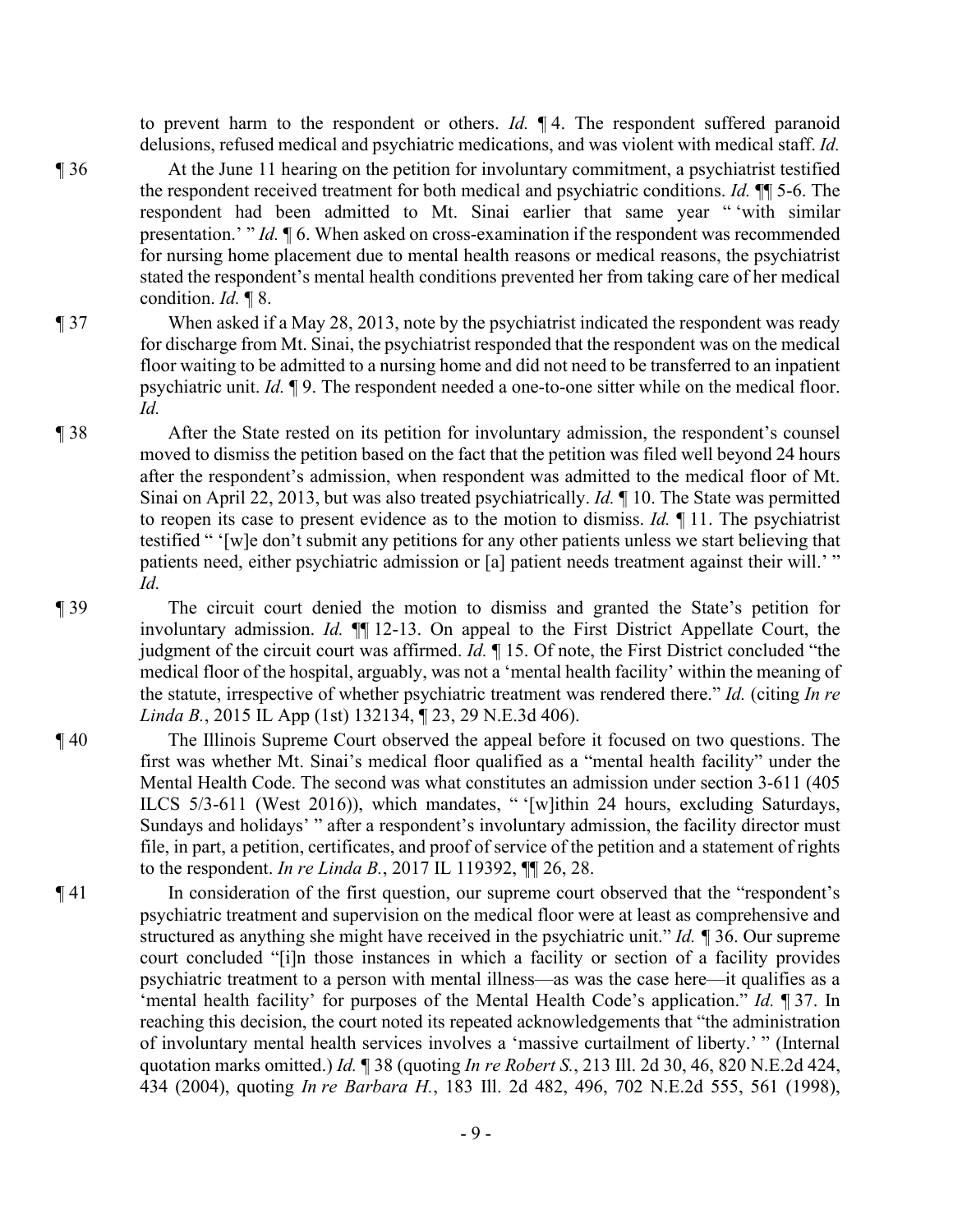quoting *Vitek v. Jones*, 445 U.S. 480, 491 (1980)). And it further observed that the purpose of the Mental Health Code's "procedures is to provide adequate safeguards against unreasonable commitment." *Id.* The court observed "one might well understand how a patient could be treated psychiatrically, involuntarily, in facilities not specifically designated as 'mental health facilities' and thus be deprived of the Mental Health Code's safeguards." *Id.* ¶ 39.

¶ 42 While noting the respondent could well have been deprived of the Mental Health Code's safeguards, the court ultimately ruled against the respondent, after observing it did not "*know*" she was so deprived as the record did not show before the petition was filed the respondent was an involuntary recipient of psychiatric services at Mt. Sinai. (Emphasis in original.) *Id.* ¶ 40. The court focused on the absence in the record of the capacity in which respondent was admitted, as either a voluntary or involuntary recipient of treatment. *Id.* ¶ 41. The court observed that the record only demonstrated "bare-bones evidence of physical admission to the hospital, with some evidence of communication between hospital personnel and unidentified family members of [the] respondent." *Id.*  $\P$ 42. This bare-bones evidence suggested the respondent may have been persuaded to go to the hospital voluntarily and treatment may have been consensual. *Id.*

¶ 43 The *Linda B.* court then held it was the respondent's burden to show she was in the hospital involuntarily. *Id.* ¶ 43. The court concluded so upon citing case law related to an appellant's burden on appeal:

> "It is well established that, on appeal, the party claiming error has the burden of showing any irregularities that would justify reversal. [Citation.] Error is never presumed by a reviewing court; it must be affirmatively shown by the record. [Citation.] It is the appellant's burden to present a sufficiently complete record of the proceedings at trial to support a claim of error, and any doubts that may arise from the incompleteness of the record will be resolved against the appellant." *Id.*

¶ 44 The court then held the respondent failed to meet that burden. *Id.* ¶ 49. The court observed that to establish the filing of the petition was untimely, the respondent had to show the initial period of hospitalization and psychiatric treatment was involuntary, which the record did not show. *Id.* ¶ 44.

¶ 45 Citing *Andrew B.*, the *Linda B.* court acknowledged the legal status of a voluntary recipient of mental health services may change while one is in a mental health facility. *Id.* ¶¶ 48-49. Having found the respondent failed to demonstrate her entry to the facility or her initial treatment was involuntary, she failed to demonstrate error occurred. *Id.* ¶ 49. The court affirmed the involuntary admission of the respondent. *Id.* ¶ 51.

# ¶ 46 D. Merits

¶ 47 Respondent argues the petition for involuntary admission was untimely. According to respondent, *Linda B.* establishes Carle, in its psychiatric treatment of her, was a mental health facility as defined by the Mental Health Code. As such, respondent argues, Carle was required to comply with the Mental Health Code's mandates regarding admission and it failed to do so, resulting in her confinement and psychiatric treatment without the provision of the safeguards of the Mental Health Code. Respondent emphasizes she was admitted for a suicide attempt on September 14, 2018, and the record shows psychiatric treatment began no later than September 17, 2018. Not until October 4, 2018, well beyond the statutory 24-hour mandate, according to respondent, did Carle file the petition for respondent's involuntary commitment.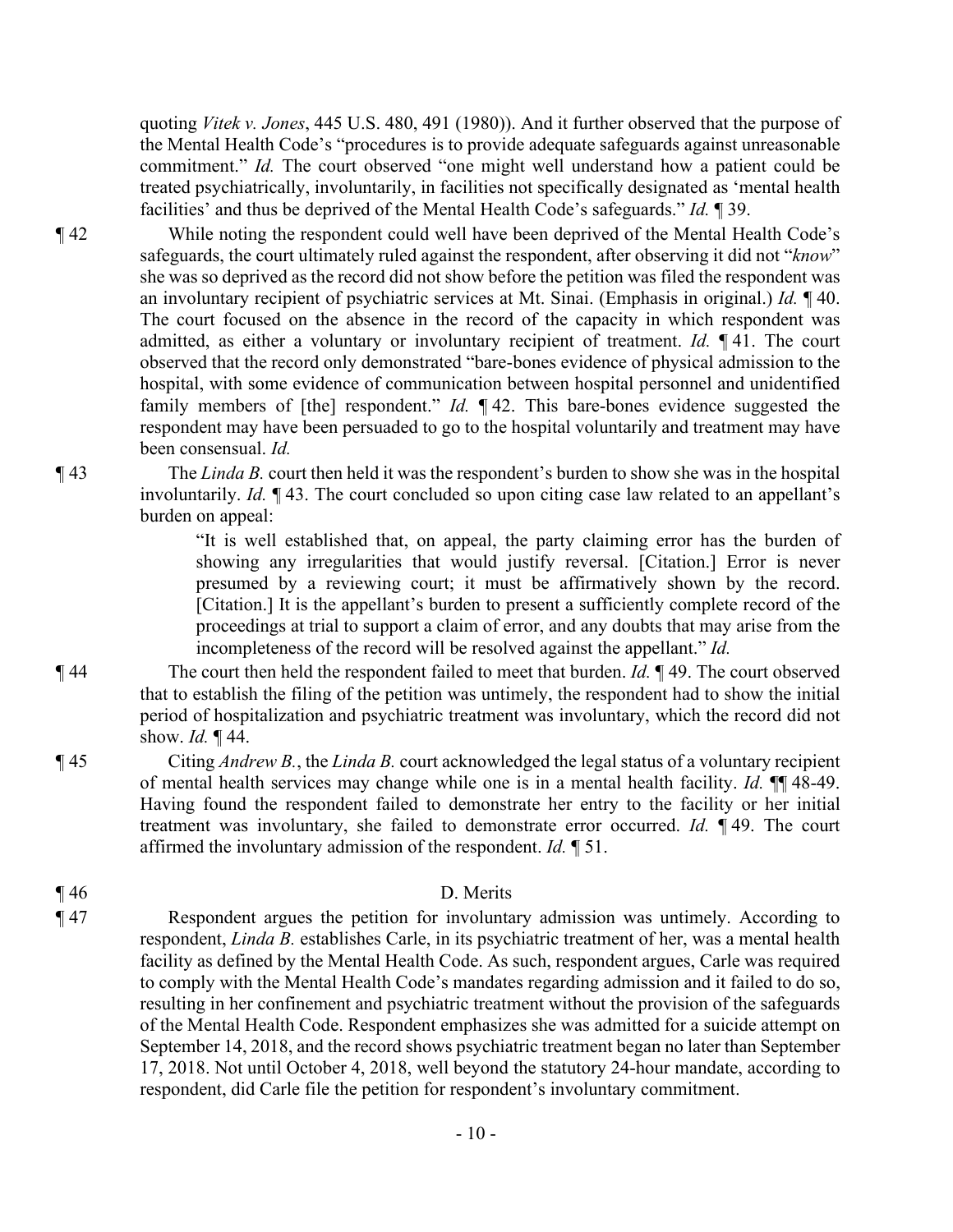¶ 48 The State frames the initial question to be resolved on appeal as "whether a facility must comply with the admission procedures of the [M]ental [H]ealth [C]ode in order to provide mental health treatment to an individual that is already admitted to the facility for medical treatment." The State argues the facility does not. While conceding Carle "appears to be" a mental health facility, the State argues respondent was not admitted to Carle for mental health treatment but for medical treatment of the physical injuries resulting from the ingestion of three batteries. The apparent triggering event for its need to comply with the Mental Health Code's admission was, according to the State, the determination respondent was ready to be discharged *medically*. Under this argument, the State maintains it was not until October 3, 2018, when respondent was discharged medically, that Carle had to proceed for an involuntary admission.

¶ 49 We agree with respondent that the Mental Health Code requires facilities that provide mental health treatment, *i.e.*, mental health facilities, comply with the Mental Health Code's admission procedures, even if a recipient has already been admitted to the facility for medical treatment. *Linda B.* involves a similar respondent, one admitted to an emergency department of a hospital while presenting with medical and psychiatric conditions. *Id.* ¶ 5. The resolution of that appeal establishes that a facility providing mental health treatment to patients must comply with the Mental Health Code, even when that facility is also providing medical treatment. No exception to the Mental Health Code was carved out for patients, like *Linda B.*'s respondent, who had been admitted for medical reasons. Indeed, such an exception would undermine the holding of *Linda B.*, as the question of timeliness would have readily been resolved with the recognition the respondent was being treated medically and, therefore, no petition for involuntary admission would have been required.

¶ 50 The exception suggested by the State would result in the unusual scenario where psychiatric patients with no medical conditions are entitled to the protections of the Mental Health Code, while psychiatric patients for whom the severity of their mental illness results in self-harming or suicide attempts are not entitled to the same protections when being treated for physical injuries related to or caused by their mental illness. A mental health facility cannot hide behind a "medical care" shield to permit it to provide mental health services without the protections of the Mental Health Code and deny protections of the Mental Health Code to those patients who most need it.

¶ 51 We further reject the State's contention that "[i]t would be absurd, unjust, *and* inconvenient to require treatment facilities to comply with the admission requirements of the [M]ental [H]ealth [C]ode every time an individual who has already been admitted for medical treatment also wants to receive mental health treatment." (Emphasis in original.) Such an assertion belies the purpose of the Mental Health Code and the legislature's intent to safeguard those subjected to or seeking inpatient mental health treatment. If facilities that fall within the definition of "mental health facility" want to provide inpatient psychiatric treatment, it is not absurd, unjust, or inconvenient to expect those facilities to comply with the admission procedures and thus ensure its patients are voluntarily receiving services or must be subjected to involuntary commitment. Here, although respondent was receiving medical treatment due to the physical injuries resulting from the ingestion of batteries, she was also subjected to significant psychiatric treatment, which included consultations with a psychiatric team, "sitters," and psychotropic medications. She was entitled to the protections of the Mental Health Code.

- 11 -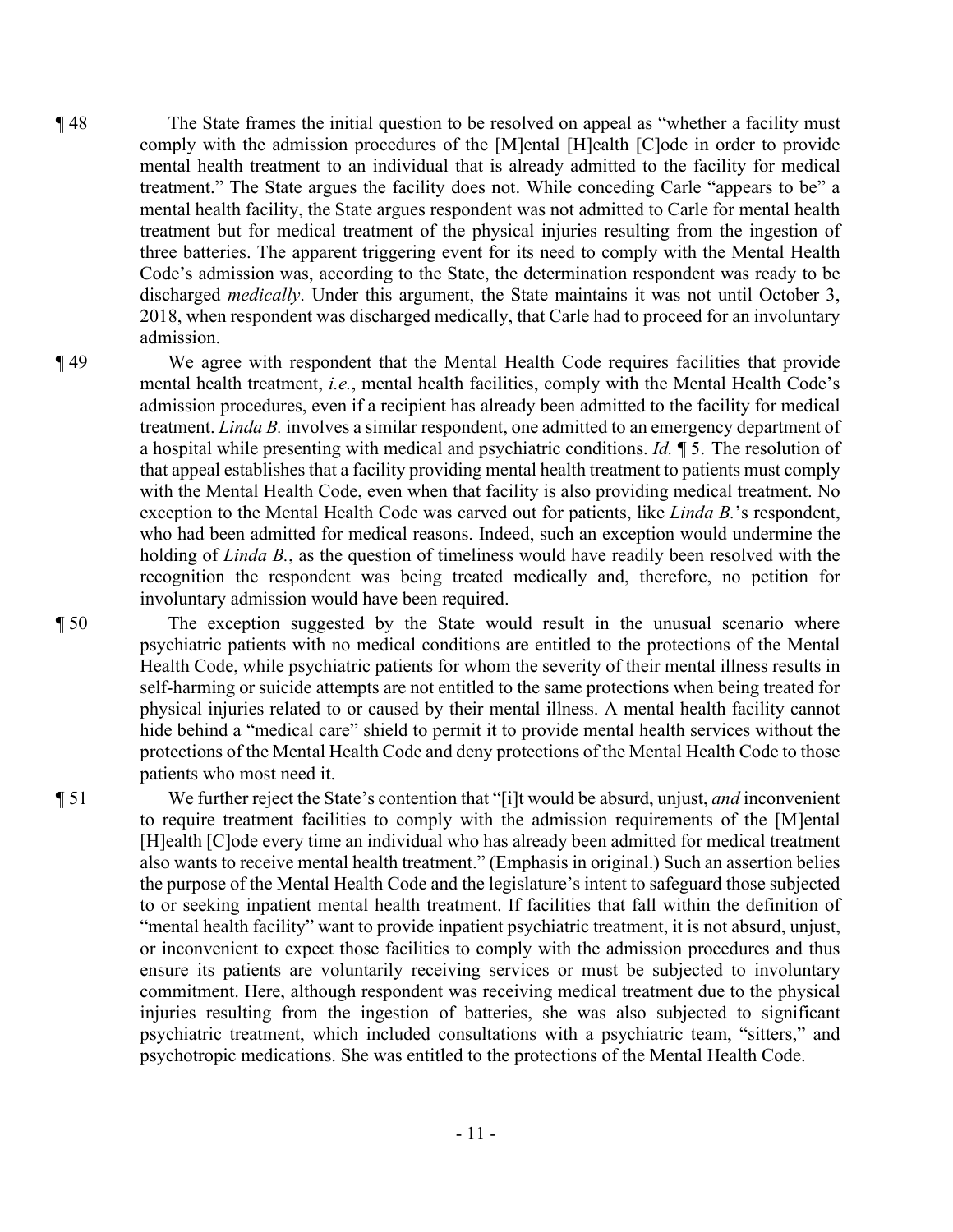¶ 52 The State further contends we must affirm the circuit court, as respondent, like the one in *Linda B.*, failed to meet her burden of showing her mental health treatment was involuntary. The State emphasizes respondent could have simply requested discharge or refused treatment, but she did not. Had she done so, according to the State, it could have filed the petition for involuntary admission sooner. However, as she did not, the State contends the petition was not untimely.

¶ 53 Respondent argues the circuit court improperly placed too much emphasis on the latter part of the *Linda B.* decision and found she carried the burden of establishing the treatment was involuntary. Respondent contends that to read *Linda B.* in this manner would undermine the language that expressly found that the Mental Health Code applies to facilities that provide mental health treatment and render the application of its safeguards meaningless.

¶ 54 *Linda B.*'s analysis regarding which party bears the burden of establishing voluntariness or involuntariness is concerning. In *Linda B.*, our supreme court affirmed the denial of the respondent's motion to dismiss upon concluding she failed to meet the burden of establishing her physical entry and initial treatment were involuntary. *Id.* ¶ 49. Upon finding the respondent carried this burden, the court, while discussing the proceedings in the circuit court, observed: "[i]n order to establish untimely filing of the May 9 petition, [the] respondent had to establish that her initial period of hospitalization and psychiatric treatment was involuntary." *Id.* ¶ 44. While setting forth the respondent's burden in the circuit court, the only analysis of that burden involves consideration of an appellant's burden *on appeal*:

> "It is well established that, on appeal, the party claiming error has the burden of showing any irregularities that would justify reversal. [Citation.] Error is never presumed by a reviewing court; it must be affirmatively shown by the record. [Citation.] It is the appellant's burden to present a sufficiently complete record of the proceedings at trial to support a claim of error, and any doubts that may arise from the incompleteness of the record will be resolved against the appellant." *Id.* ¶ 43.

No analysis was provided as to whether the recipient of mental health treatment or the provider of said treatment would carry this burden before the circuit court. The *Linda B.* court did not address the procedural process or burden shifting that might result from the filing of a petition for involuntary admission and a subsequent motion to dismiss. Nor did the court weigh policy considerations in the determination of which party should shoulder that burden, whether it be the mental health patient whose conditions are of such severity as to warrant a petition for involuntary commitment or the mental health facility that could secure proof of voluntariness by complying with the Mental Health Code, which obligates such facilities to (1) provide the application and accept or decline it based on the applicant's capacity (405 ILCS 5/3-400, 3-401(b), 3-405(a) (West 2016)), (2) permit discharge or file an involuntary petition (*id.* § 3-400(b)), (3) maintain appropriate documentation (*id.* § 3-202(a)), and (4) seek an affirmance of a voluntary recipient's status after 30 days (*id.* § 3-404).

¶ 55 Whatever the analysis, we are bound by the supreme court's holding that respondent carried the burden of showing her admission and treatment were involuntary. Respondent has argued she has done so. Respondent emphasizes the absence of any documentation filed by Carle seeking her admission until after her medical discharge. However, that fact also existed in *Linda B.* See *Linda B.*, 2017 IL 119392, ¶ 41. Respondent emphasizes that her treatment included "sitters" and daily contact with psychiatric treatment providers. Those facts, too, existed in *Linda B.* See *id.* ¶¶ 4-5, 7. The facts that she would not speak to Corbett on one day,

- 12 -